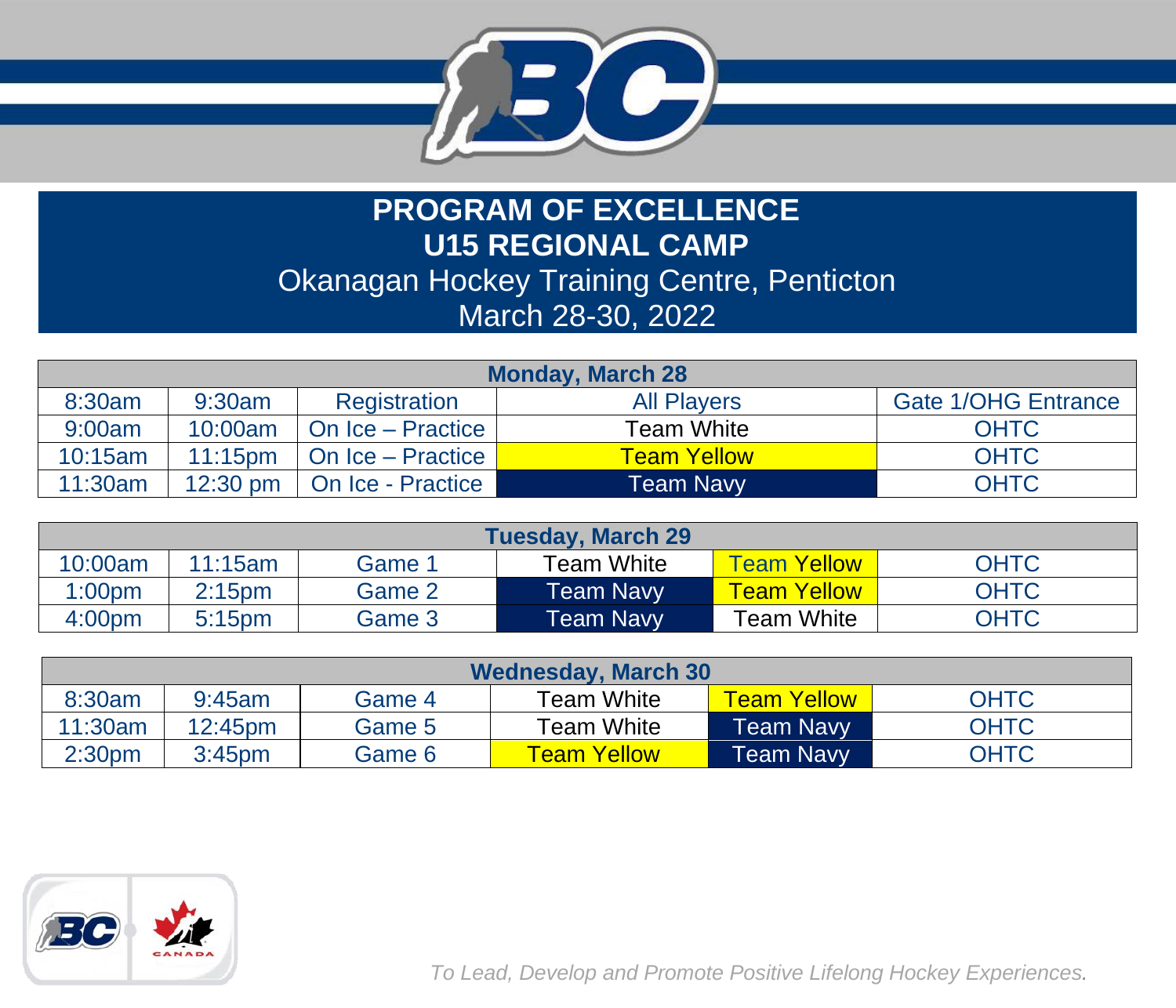

|     |      |                 |                | <b>TEAM NAVY</b> |             |                     |
|-----|------|-----------------|----------------|------------------|-------------|---------------------|
| No. | Pos. | Last            | <b>First</b>   | <b>Birthdate</b> | Height (ft) | <b>Weight (lbs)</b> |
| 32  | G    | <b>Dikur</b>    | Jaxson         | 2008-01-15       | 6'4''       | 190                 |
| 33  | G    | Epp             | Sam            | 2008-05-10       | 5'8"        | 125                 |
| 2   | D    | <b>DeBruin</b>  | Seth           | 2008-05-16       | 5'6''       | 135                 |
| 3   | D    | Jugnauth        | Logan          | 2008-02-19       | 5'11"       | 150                 |
| 4   | D    | <b>McCarthy</b> | Owen           | 2008-02-20       | 5'7''       | 130                 |
| 9   | Е    | Cummings        | <b>Trenton</b> | 2008-01-31       | 5'6''       | 132                 |
| 10  | Е    | Birmingham      | <b>Bryce</b>   | 2008-09-15       | 5'6''       | 120                 |
| 11  | Е    | Callon          | Carson         | 2008-02-05       | 5'7''       | 135                 |
| 12  | E    | Daniel          | Erwin          | 2008-08-21       | 5'7''       | 135                 |
| 13  | Е    | Getzlaf         | Hudson         | 2008-02-20       | 5'9''       | 145                 |
| 14  | Е    | Ireland         | Adam           | 2008-01-26       | 5'9''       | 160                 |
| 15  | Е    | O'Brien         | Kadyn          | 2008-02-14       | 5'1''       | 108                 |
| 16  | F    | Preston         | <b>Mathis</b>  | 2008-07-21       | 5'7''       | 135                 |
| 17  | Е    | Rabinovitch     | Reid           | 2008-08-27       | 5'2''       | 105                 |
| 18  | Е    | <b>Riley</b>    | <b>Blake</b>   | 2008-06-21       | 5'7''       | 115                 |
| 19  | Е    | <b>Sanders</b>  | Keegan         | 2008-05-30       | 5'2''       | 127                 |

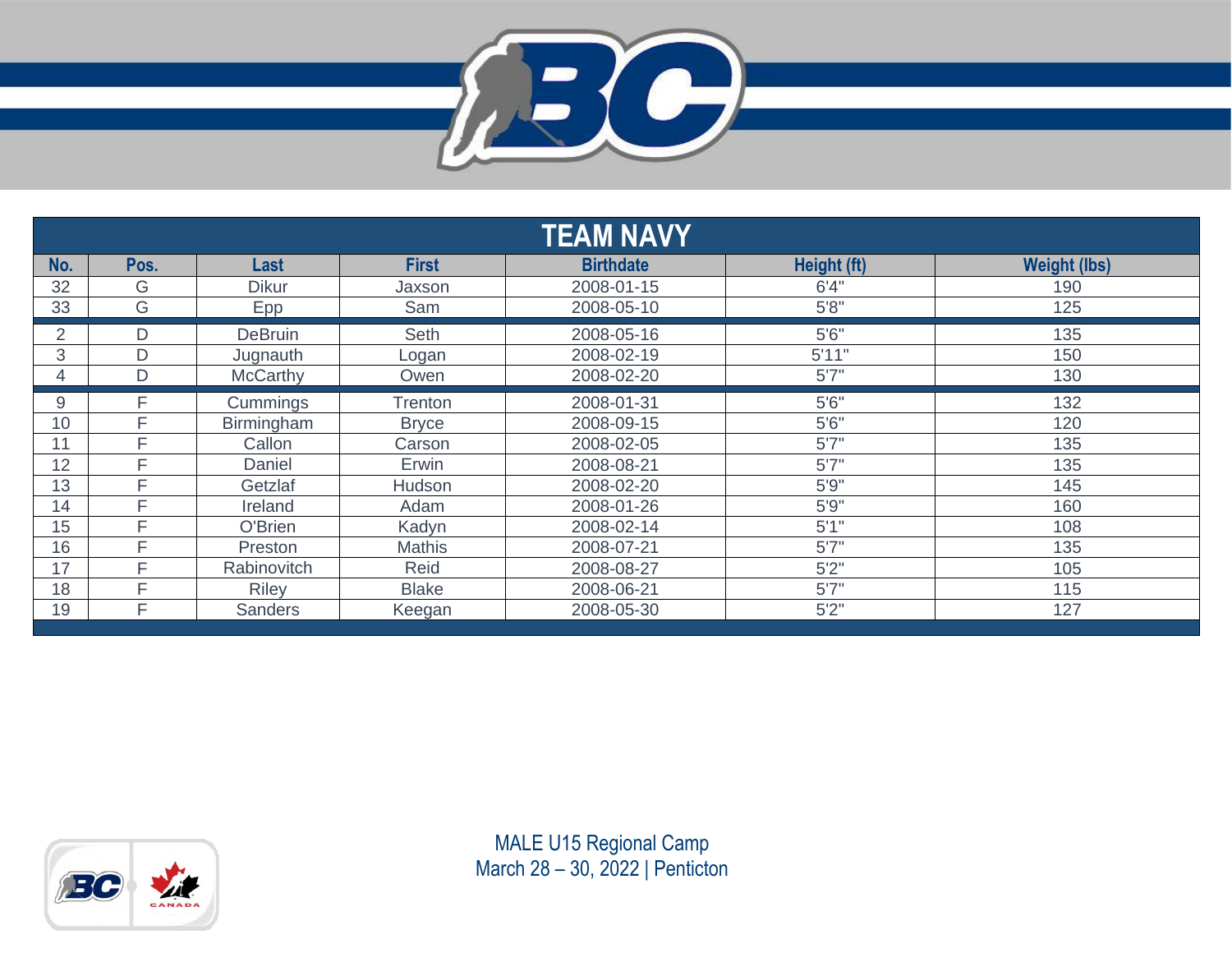

| <b>TEAM WHITE</b> |      |                 |                 |                  |             |                     |  |
|-------------------|------|-----------------|-----------------|------------------|-------------|---------------------|--|
| No.               | Pos. | Last            | <b>First</b>    | <b>Birthdate</b> | Height (ft) | <b>Weight (lbs)</b> |  |
| 30                | G    | <b>Booth</b>    | Logan           | 2008-05-14       | 5'4''       | 104                 |  |
| 31                | G    | <b>Barry</b>    | Calder          | 2008-05-11       | 5'8''       | 135                 |  |
| $\overline{2}$    | D    | <b>Andrews</b>  | <b>Declan</b>   | 2008-01-07       | 5'4''       | 110                 |  |
| 3                 | D    | Pannu           | Sahaj           | 2008-05-13       | 5'8''       | 140                 |  |
| 4                 | D    | <b>Pantelas</b> | Giorgos         | 2008-04-24       | 6'1"        | 175                 |  |
| 5                 | D    | <b>Melnyk</b>   | Grayson         | 2008-01-14       | 5'9''       | 145                 |  |
| 9                 | F    | Laing           | Hayden          | 2008-10-01       | 5'9''       | 138                 |  |
| 10                | F    | Wood            | Gavin           | 2008-03-15       | 5'9''       | 150                 |  |
| 11                | F    | <b>Bradshaw</b> | <b>Brody</b>    | 2008-05-12       | 5'6''       | 142                 |  |
| 12                | F    | Duggan          | Holden          | 2008-09-18       | 5'4''       | 100                 |  |
| 13                | F    | Fragle          | <b>Benjamin</b> | 2008-12-29       | 5'5''       | 125                 |  |
| 14                | F    | Gerrior         | Colton          | 2008-10-07       | 5'11"       | 150                 |  |
| 15                | F    | <b>McLean</b>   | <b>Brody</b>    | 2008-01-19       | 5'7''       | 135                 |  |
| 16                | Е    | <b>Miller</b>   | <b>Drayden</b>  | 2008-01-22       | 5'8''       | 130                 |  |
| 17                | F    | <b>Pinter</b>   | William         | 2008-06-04       | 5'3''       | 135                 |  |
| 18                | F    | Ponte           | Carter          | 2008-12-18       | 5'2"        | 105                 |  |